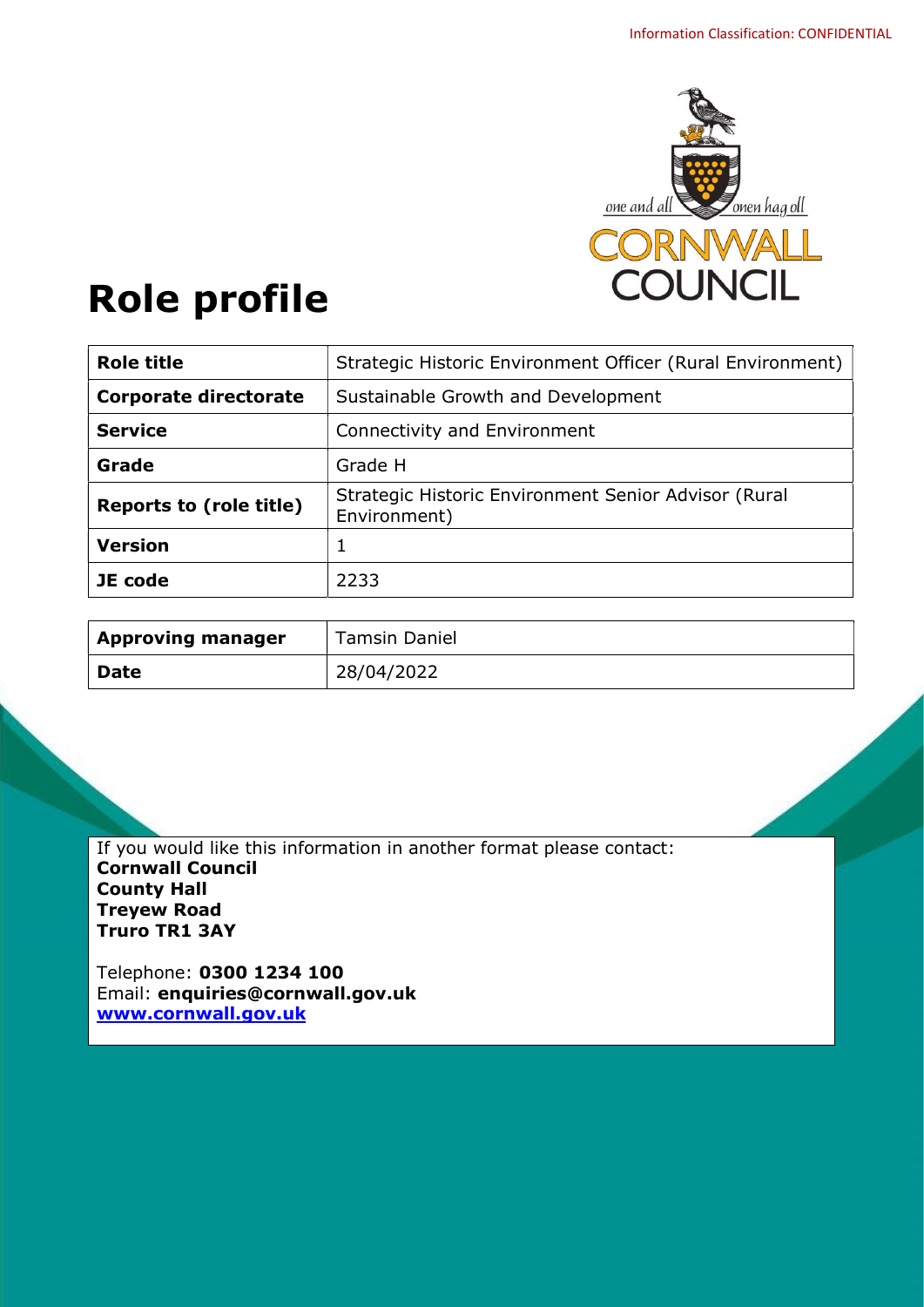# Role purpose

The Strategic Historic Environment Officer (Rural Environment) role sits within the Environment & Connectivity Service's Strategic Historic Environment Team. The Strategic Historic Environment (SHE) team includes the Historic Environment Record team, SHE Senior Officers providing authoritative advice on the built and rural historic environment and project funded officers delivering strategic heritage projects.

The overall purpose of the role is to contribute to the delivery of Heritage at the Heart of an Evolving Cornwall: A Strategy for Cornwall's Historic Environment (2022 – 2030) and the vision that: In 2030 Cornwall's historic environment enriches people's lives. It is a valued part of Cornwall's prosperity and distinctiveness. Understanding how Cornwall has changed over previous millennia, centuries and more recent decades, we are better able to meet future challenges.

The Strategic Historic Environment Officer (Rural) role will be to:

- 1. To provide timely and appropriate advice on the impacts and opportunities relating to Cornwall's historic environment of rural land management schemes. This will be done primarily through the creation of SHINE (Selected Heritage Inventory for Natural England) records and the DEFRA/Rural Payments Agency consultation process.
- 2. Support the delivery of the Environment & Connectivity Service's strategies and projects by providing advice and guidance relating to Cornwall's historic rural environment and distinctive landscape character. This will include working collaboratively with the following teams: Carbon Neutral, Environmental Growth, Environmental Resilience and Adaptation, Cornwall AONB, Tamar Valley AONB and the World Heritage Site.
- 3. Support the delivery of Heritage at the Heart of an Evolving Cornwall: A Strategy for Cornwall's Historic Environment (2022 – 2030), gathering case studies, data and information to assist with monitoring the implementation of the strategy.
- 4. Contribute to the knowledge, understanding and enjoyment of Cornwall's rural historic environment, including updating and enhancing aspects of the Historic Environment Record and creating content for the SHE team's Heritage Hub website and newsletters.

This is a fixed term contract for 24 months.

## **Dimensions**

Annual financial accountability

None

Management accountability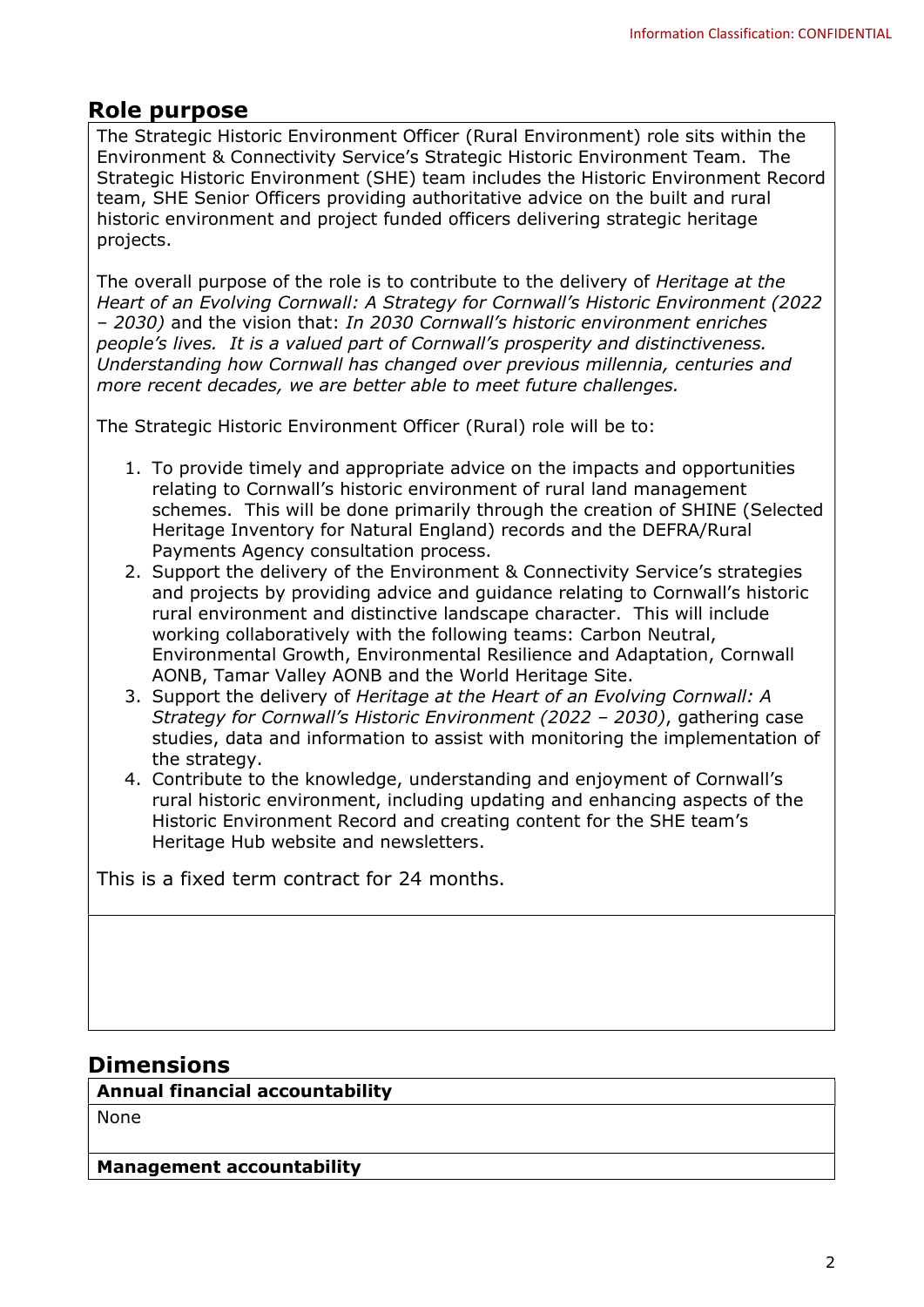None

# Accountabilities

Cornwall Council is a dynamic organisation and the particular duties and accountabilities may vary from time to time without changing the general character of the role or the level of responsibility entailed. Individual objectives will be agreed via the PDS appraisal process

- Respond to agri-environment scheme consultations through the SHINE consultation process, including the creation of new SHINE sites and appropriate land management advice
- Provide advice on new woodland planting proposals in terms of both heritage features and historic landscape characterisation impacts
- Review and comment on consultations from Cornwall Council's Rights of Way Team
- Provide general support to the Strategic Historic Environment Senior Advisor (Rural Environment) as required, including having a role in the development and promotion of rural heritage initiatives and advice
- Respond to Historic Environment Record (HER) enquiries and requests for information and advice where this comes under the remit of the Rural Historic Environment
- Generate and support the SHE team in the development of website and social media content
- Support the HER Team when workloads allow, including on tasks such as the Local List, Neighbourhood Development Plans and validation/entry of sites to the HER
- Be responsible for your own continuing self-development, undertaking training as appropriate.

# Corporate accountabilities

## Information security and governance

Manage information in line with the Council's policies, procedures and guidance on subjects such as Data Protection, Freedom of Information, confidentiality, information security and sharing, the information lifecycle and data quality, to ensure compliance and efficient and effective information governance

### **Safeguarding**

Maintain awareness of Council policies and practices regarding the safeguarding of children, young people and/ or adults who may be at risk. Report concerns/ allegations in accordance with corporate guidance and procedures

### Equality & Diversity

Work to eliminate unlawful discrimination, harassment and victimisation and report incidents as they occur. Treat everyone with dignity and respect and ensure individual's needs are met. Challenge inappropriate behaviour and language constructively, advising on alternatives so the opportunity for change can be considered

### Key objectives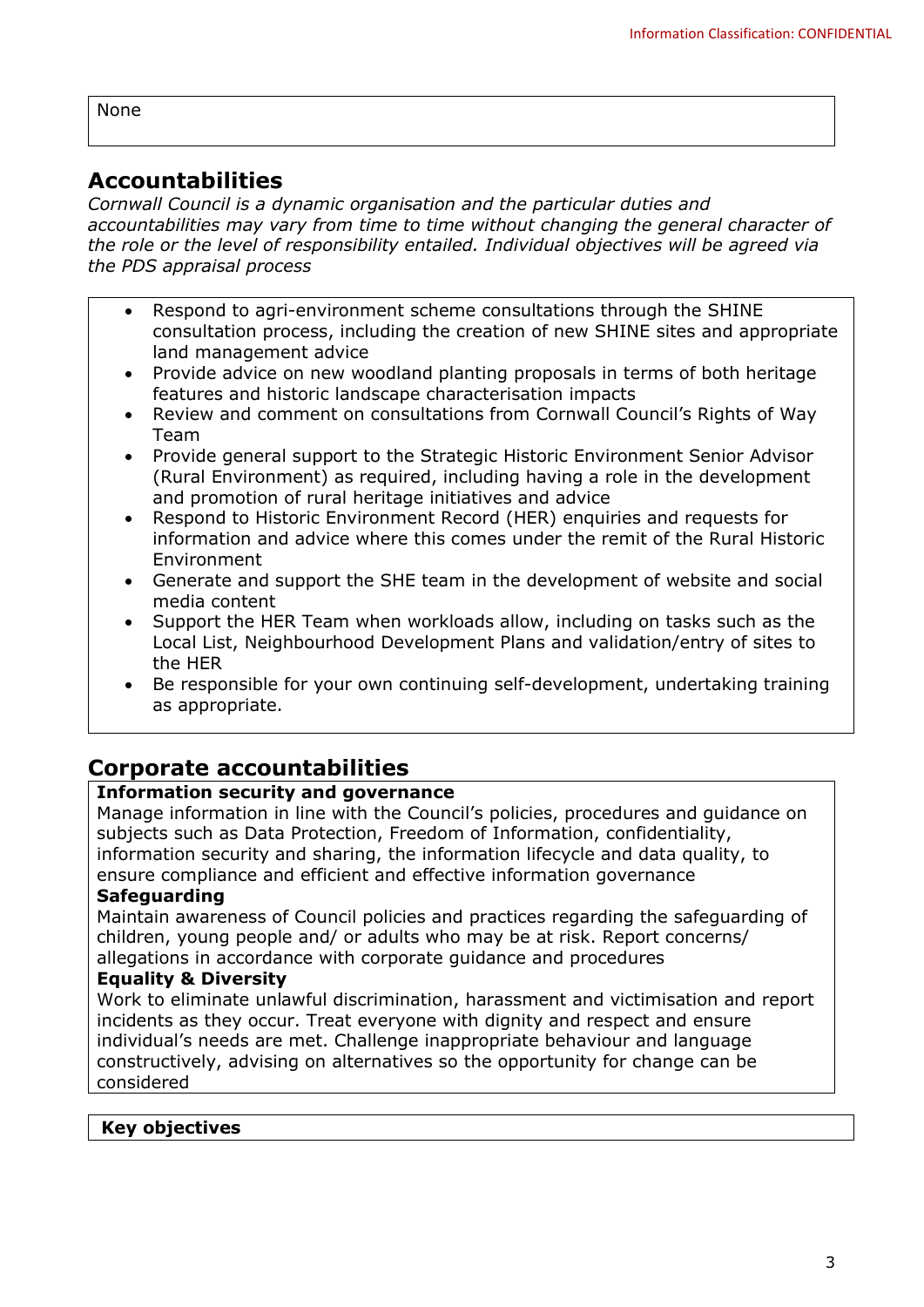- To support the delivery of Agri-environment scheme consultations through the provision of historic rural environment advice and guidance
- To help embed the objectives of Heritage at the Heart of an Evolving Cornwall: A Strategy for Cornwall's Historic Environment (2022 – 2030) across the Connectivity & Environment Service and wider Sustainable Growth & Development Directorate, with particular focus on understanding the impact of change on Cornwall's rural historic environment.

## Competencies and other requirements

We use the following criteria below to assess your suitability for the role; please refer to the recruitment & selection column to establish at which stage the criteria are assessed. Requirements assessed at the 'Application' stage represent the minimum essential requirement for shortlisting purposes

| <b>Behaviours</b>                                                                                                                                                                                                                                                                                                                                                                                                                                                                                                                                                                                                                                                                                                                                                                           | <b>Recruitment and</b><br>selection |
|---------------------------------------------------------------------------------------------------------------------------------------------------------------------------------------------------------------------------------------------------------------------------------------------------------------------------------------------------------------------------------------------------------------------------------------------------------------------------------------------------------------------------------------------------------------------------------------------------------------------------------------------------------------------------------------------------------------------------------------------------------------------------------------------|-------------------------------------|
| <b>Working together</b><br>You understand and focus on customer needs and work well with<br>colleagues and partners<br>You understand and are attentive to the needs of your<br>customers<br>You listen to the views of others and seek them out<br>You support and show consideration for others<br>$\bullet$<br>You work well with colleagues and partners and<br>acknowledge the different ideas, perspectives and<br>backgrounds of others<br>You are committed to the protection and safeguarding of<br>$\bullet$<br>children, young people and vulnerable adults<br>You share information and expertise with others<br>$\bullet$<br>You are honest, you respect, and you build relationships of<br>trust<br>You share your achievements and acknowledge the<br>achievements of others | <b>Interview</b>                    |
| <b>Personal responsibility</b><br>You take responsibility for your work, your environment and your<br>development<br>You are trustworthy and reliable<br>You pay attention to your own health, safety and wellbeing<br>$\bullet$<br>and that of others<br>You acknowledge errors, report them as appropriate and<br>$\bullet$<br>play your part in addressing them<br>You appropriately challenge unhelpful behaviour<br>$\bullet$<br>You seek feedback and review your own contribution<br>$\bullet$<br>You are open to change and improvement<br>$\bullet$<br>You take responsibility for your development<br>$\bullet$<br>You are enthusiastic about and take pride in your work                                                                                                         | <b>Interview</b>                    |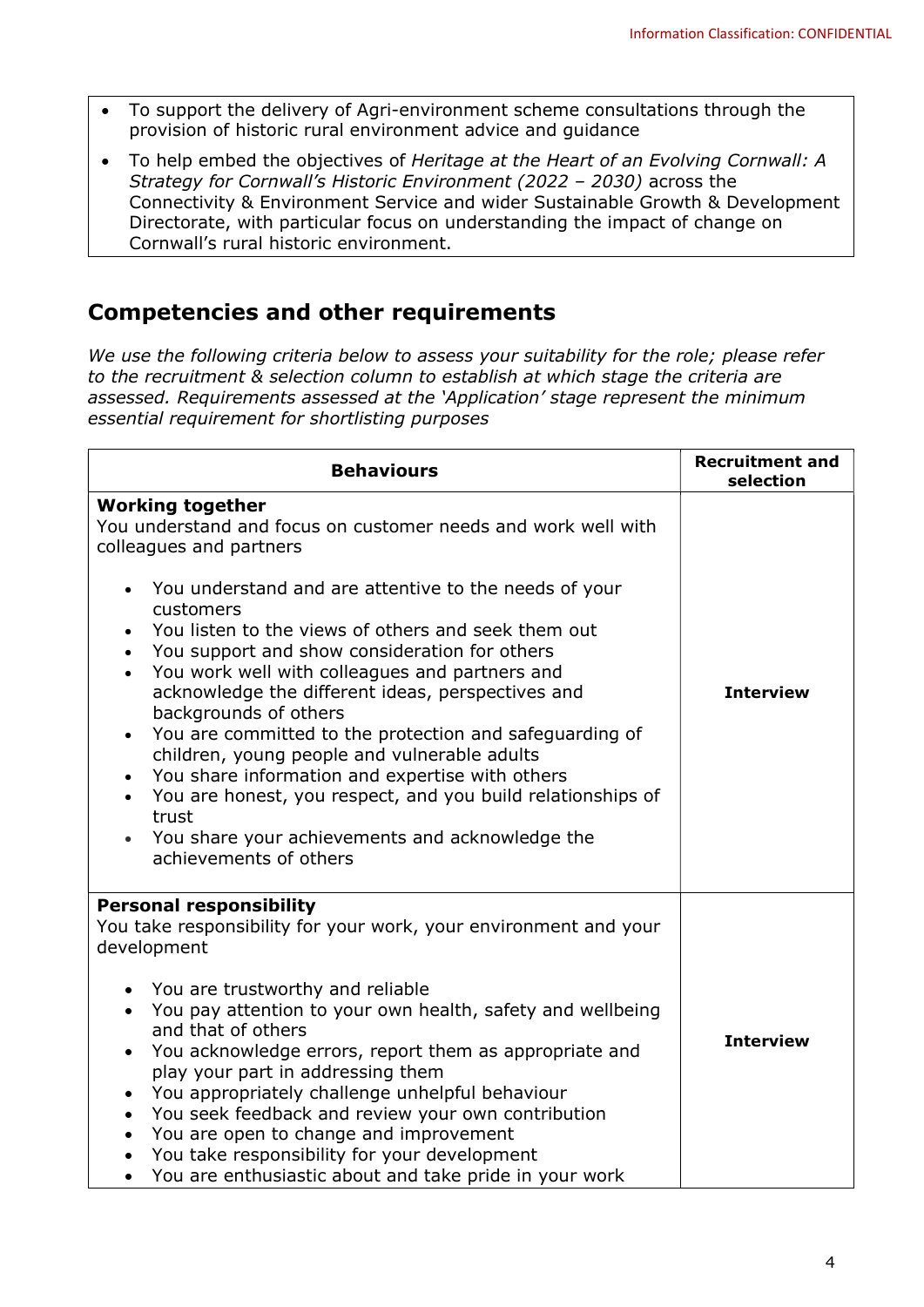| • You act as an ambassador for the Council to our customers                                                                                                                                                                                                                                                                                                                                                                                                                                                                                                                       |                  |
|-----------------------------------------------------------------------------------------------------------------------------------------------------------------------------------------------------------------------------------------------------------------------------------------------------------------------------------------------------------------------------------------------------------------------------------------------------------------------------------------------------------------------------------------------------------------------------------|------------------|
| <b>Resourceful</b><br>You apply expertise, solve problems and make improvements to<br>deliver good customer outcomes<br>You plan and organise your work and manage your time<br>effectively<br>You gather relevant information, analyse it and make timely<br>informed decisions in the course of your work<br>You are flexible and adaptable<br>You respond constructively to change<br>You demonstrate financial awareness relevant to the job<br>you do<br>You use your initiative and are creative in problem solving<br>You deliver results and manage customer expectations | <b>Interview</b> |

| Knowledge, skills & experience                                                                                                                                                                                  | <b>Recruitment and</b><br>selection |
|-----------------------------------------------------------------------------------------------------------------------------------------------------------------------------------------------------------------|-------------------------------------|
| Degree in Archaeology or a relevant subject, or equivalent<br>experience and/or qualifications                                                                                                                  | <b>Application Form</b>             |
| Experience of working in either a local authority historic<br>environment setting/professional archaeology unit/a setting<br>requiring specialist knowledge and experience of the rural historic<br>environment | <b>Application Form</b>             |
| Professional membership of an appropriate organisation such as<br>CIFA to AIFA level, or a willingness to apply                                                                                                 | <b>Application Form</b>             |
| Awareness of heritage land management principles and processes,<br>and the development of landscapes through Historic Landscape<br>Characterisation                                                             | Application Form,<br>interview      |
| Interest in historical/traditional and current land and farm<br>management processes                                                                                                                            | Application Form,<br>interview      |
| Understanding of heritage asset types and an appreciation of<br><b>Cornish Distinctiveness</b>                                                                                                                  | Application Form,<br>interview      |
| Experience of working with Geographic Information (GIS)-based<br><b>Historic Environment Records</b>                                                                                                            | <b>Application Form</b>             |
| Proficiency in the use of Microsoft IT packages and experience of<br>social media/web content creation                                                                                                          | <b>Application Form</b>             |
| Ability to work on own initiative and effectively as a member of a<br>team                                                                                                                                      | Interview                           |
| Ability to prepare and present evidence and information clearly,<br>confidently and persuasively.                                                                                                               | Interview                           |
| Experience of delivering customer services and proven ability to<br>meet customer needs, engaging with customers in a confident and                                                                             | Application Form,<br>Interview      |